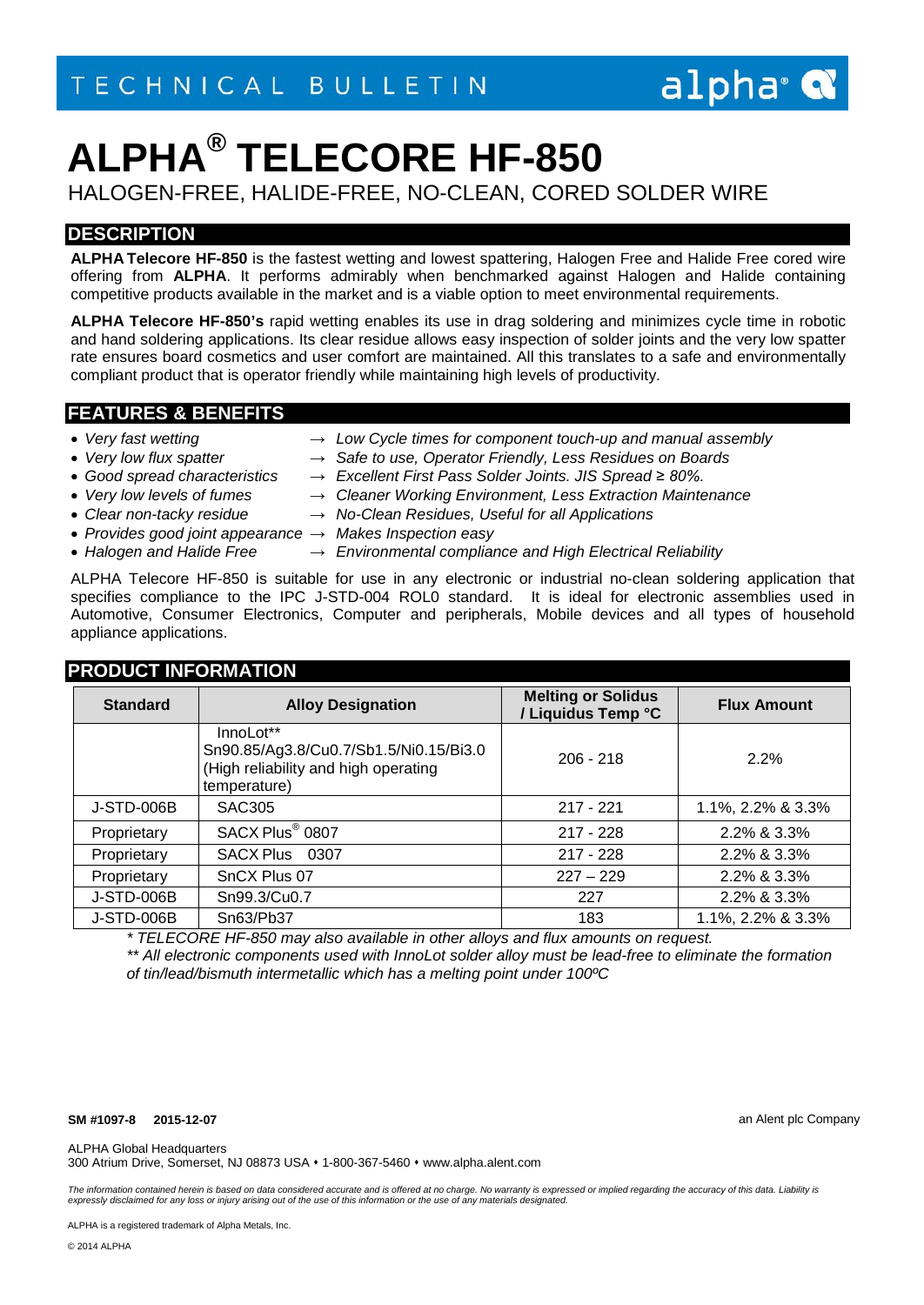## alpha<sup>®</sup>

# **ALPHA® TELECORE HF-850**

## HALOGEN-FREE, HALIDE-FREE, NO-CLEAN, CORED SOLDER WIRE

## **APPLICATION**

A soldered joint is formed by heating the parts to be soldered to a temperature in excess of the melting point of the alloy to be used – in hand soldering this is how a soldering iron is used. By feeding the cored wire onto the parts, the flux is able to flow and remove oxidized metal, while the solder creates a thin inter-metallic bond which becomes the solder joint. Telecore HF-850 is also ideal for robotic soldering applications.

Note the following tips:

- Use a soldering iron tip size and form to suit the operation: small tips for soldering large components may prevent the formation of a joint or slow the process down.
- Select a solder wire diameter to suit both the soldering iron tip and the parts/components to be soldered.
- Soldering iron systems should provide sufficient heat to satisfy the requirements of the points above.
- A typical solder tip temperature would be between 120°C and 160°C above the liquidus temperature of the alloy. The ideal temperature to use is dependent on how thermally demanding the assembly is.
- Cored solder wires can be provided in different grades of alloy so always ensures that you have selected the right grade for the application.
- Do not overheat as this causes an increase in the depth of the inter-metallic layer, which in turn weakens the joint.

If you choose to use a liquid rework flux, NR205 No-Clean Low Residue Flux is recommended to maintain high electrical reliability and halogen-free residues. NR205 is available in Alpha's Write Flux Pens for precision flux application.

## **HALOGEN STATUS**

**ALPHA TELECORE HF-850** is a Halogen Free product and passes the standards listed in the Table below:

| <b>Halogen Standards</b>                                              |                                                                                                                      |                            |               |  |  |
|-----------------------------------------------------------------------|----------------------------------------------------------------------------------------------------------------------|----------------------------|---------------|--|--|
| <b>Standard</b>                                                       | <b>Requirement</b>                                                                                                   | <b>Test Method</b>         | <b>Status</b> |  |  |
| IEC 612249-2-21                                                       | Post Soldering Residues contain<br>$<$ 900 ppm each or total of $<$ 1500 ppm Br<br>or CI from flame retardant source | Pass<br><b>TM EN 14582</b> |               |  |  |
| <b>JEDEC</b><br>A Guideline for Defining "Low Halogen"<br>Electronics | Post soldering residues contain<br>< 1000 ppm Br or CI from flame retardant<br>source                                |                            | Pass          |  |  |

### **TECHNICAL DATA**

| <b>Physical Properties</b> | <b>Typical Values</b>                       |  |
|----------------------------|---------------------------------------------|--|
| Rosin Softening Point:     | $70^{\circ}$ C – 80 $^{\circ}$ C            |  |
| Acid Value:                | 180 - 200 mg KOH/g flux (IPC-TM-650-2.3.13) |  |
| Halide Content:            | $<$ 500 ppm (IPC-TM-650-2.3.28.1)           |  |
| Classification:            | JIS - 1a3N Grade AA<br>IPC J-STD-004-ROL0   |  |

| <b>Chemical Reliability Test</b>                  | <b>Requirements</b>           | <b>Results</b> |
|---------------------------------------------------|-------------------------------|----------------|
| Copper Mirror Test (JIS)                          | No complete removal of copper | <b>PASS</b>    |
| <b>Copper Mirror Test</b><br>(IPC-TM-650-2.3.32)  | No complete removal of copper | <b>PASS</b>    |
| Copper Corrosion Test (JIS)                       | No evidence of corrosion      | <b>PASS</b>    |
| <b>Copper Corrosion Test</b><br>IPC-TM-650-2.6.15 | No evidence of corrosion      | <b>PASS</b>    |